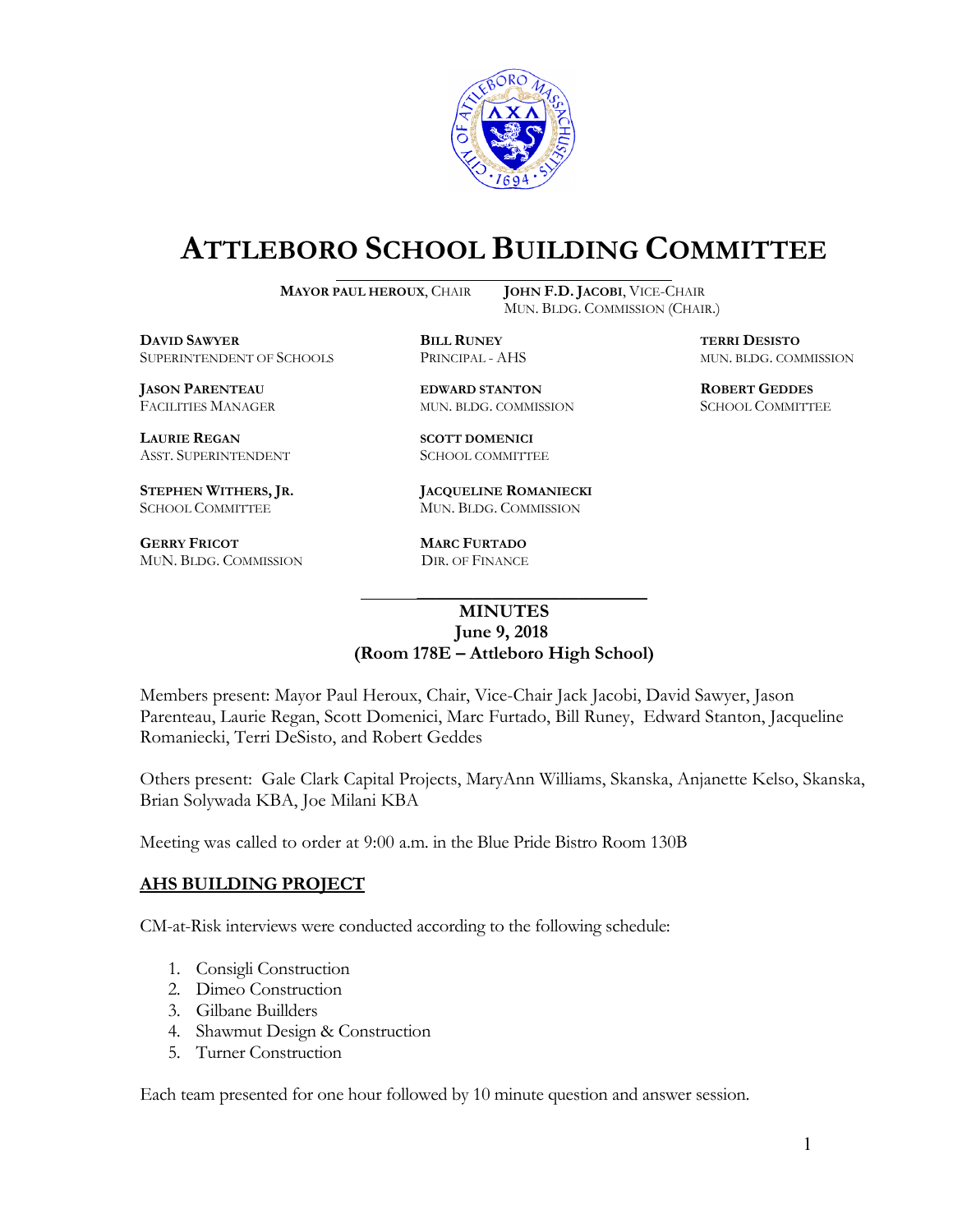## **Evaluation & Ranking of CMr firms**

After each of the five (5) firms completed their presentations, the SBC discussed the pros and cons of each presentation. The firms were then scored according to the point system contained in the RFQ. Each SBC member then submitted their scores to the OPM. Skanska score sheet included in these minutes.

Voted on Roll Call (12 Yeas, 0 Nays) to approve Mayor Heroux to enter into contract with Consigli Construction as Construction Manager at Risk firm for the Attleboro High School building project.

**Next Meeting Dates1 : July 18, 2018** 

 $\overline{a}$ 

**MOTION was made, and duly seconded to adjourn the meeting at 5:30 pm.** 

## **THE MOTION PASSED UNANIMOUSLY**

<sup>1</sup> **All meetings to be held at 5:45 pm AHS Room 178E, unless otherwise indicated.**